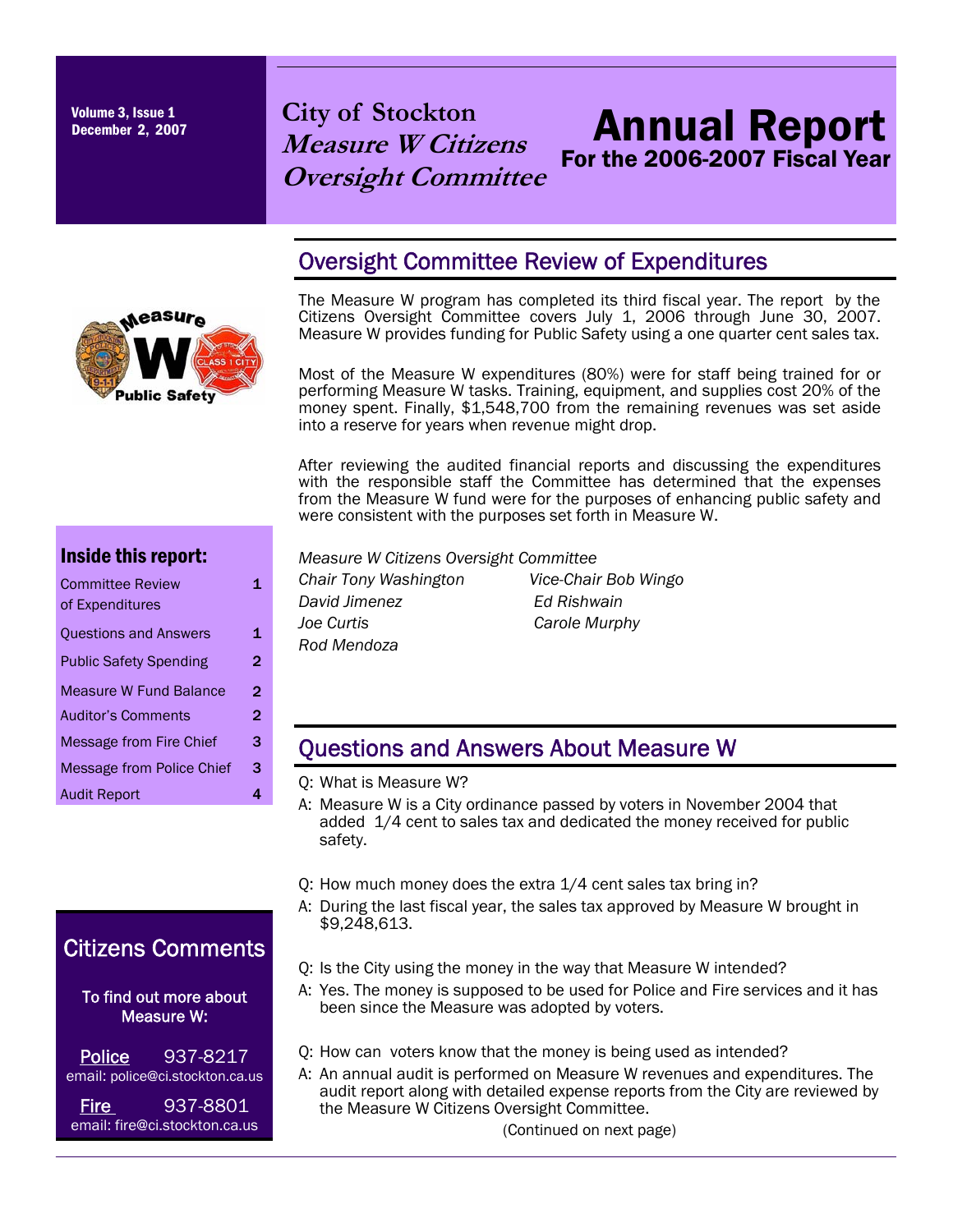#### Public Safety Spending

Investment in Police and Fire protection continues to grow. Taxes received from Measure W have added to what the City was able to devote from its existing taxes and fees. The Measure W funding has not been used to offset what the City has been spending on public safety.



### Measure W Fund Balance

The Measure W Fund (081) began July 2006 with \$2,677,421. During 2006-07 revenues and expenses caused the balance to grow to \$2,803,365. From that amount monies have been set aside for several things, yielding a usable balance for 2007-08 of \$217,423. The set aside amounts are listed below.

| Auditors calculated balance at the end of 2006-07         | \$2,803,365 |                                                                |
|-----------------------------------------------------------|-------------|----------------------------------------------------------------|
| Set aside for vehicles and radios to be ordered:          | 382,480     |                                                                |
| Amount designated as Reserve for Economic Uncertainty     | 1,548,700   | * Click here to see Financial Statement<br>showing the reserve |
| Fair value of investments (not available for expenditure) | 16,832      |                                                                |
| Designated for 2007-08 expenditures                       | 637,930     |                                                                |
| Balance available for 2007-08 unplanned expenditures      | \$217,423   |                                                                |

#### Auditor's Comments

The Independent Auditor Report on Internal Control over Financial Reporting and on Compliance and Other Matters section of the auditor's report reached two conclusions: "We note no matters involving the internal controls over financial reporting and its operations that we consider to be material weaknesses." And, "The results of our tests disclosed no instances of non-compliance or other matters that are required to be reported under Government Auditing Standards." See detailed audit financial summary on page 4.

#### Questions and Answers About Measure W (continued)

- Q: What kinds of things is the money from Measure W used for?
- A: The staffing for a fire station in Northeast Stockton; 39 added Police Officers for patrol; and staffing for an added Fire rescue truck for North Stockton.
- Q: What would happen if the 1/4 cent tax income were to drop off for a year?
- A: Measure W established a reserve so a portion of taxes received are sent aside. The purpose of the reserve is to maintain staffing during lean years.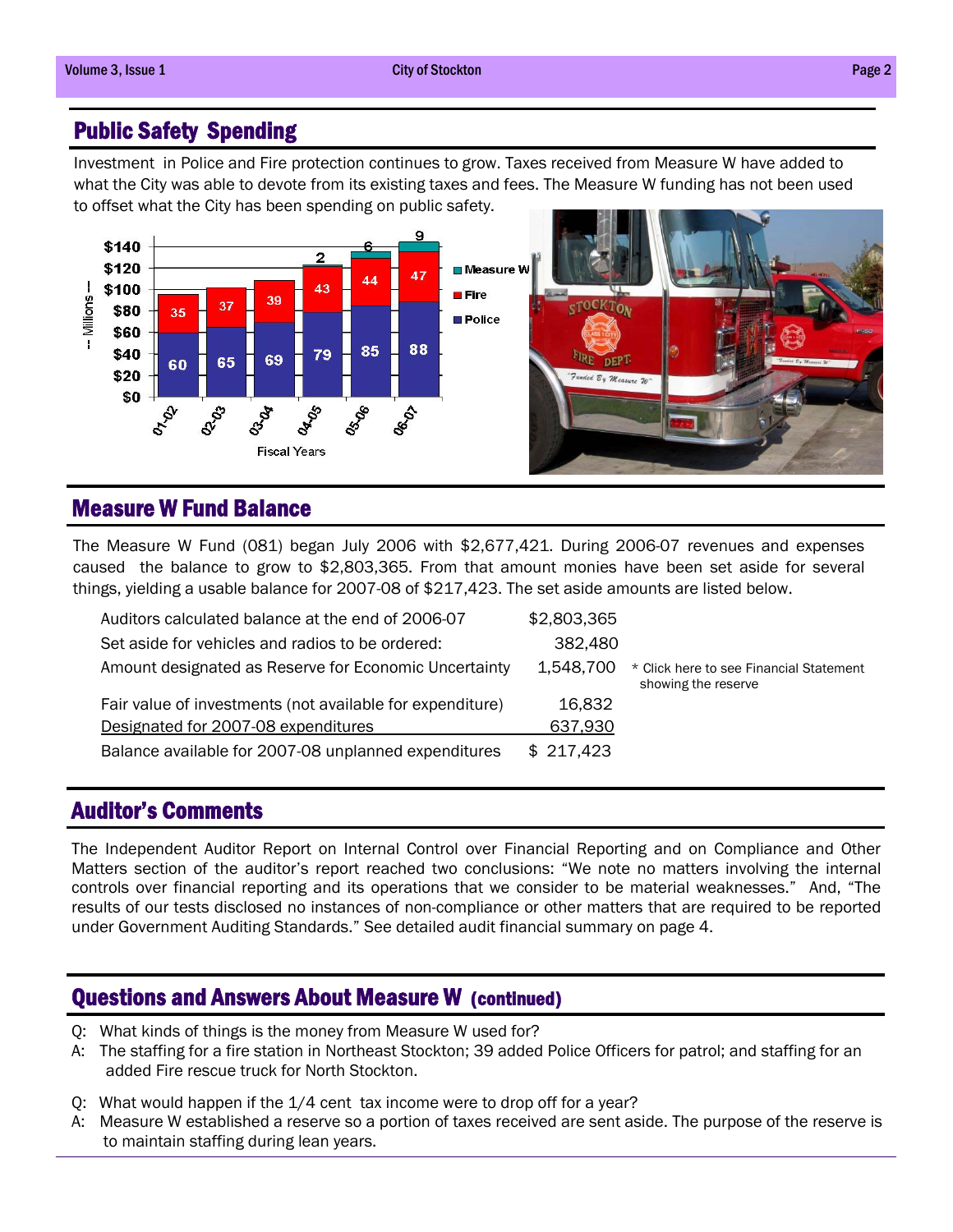#### Fire Department Uses Measure W Funds to Save Lives



Measure W funding made it possible to improve staffing and response times in north Stockton, improve firefighter staffing in south Stockton, and improve training for all fire personnel who drive the fire engines.

Northeast Stockton was experiencing emergency response

times greater than the Stockton Fire Department's policy of 4 minutes travel time from the firehouse. Some calls were taking over 9 minutes before emergency responders could perform their emergency medical or firefighting duties. With the opening of the new firehouse in 2005, there is once again equity of life safety response times throughout the City. In the 2006-07 fiscal year, Engine 13 responded to 1,171 calls for service, which included 216 fires, 812 medical calls, 70 vehicle accidents and an assortment of other types of emergencies.

Most people do not know the difference between a fire truck and a fire engine. Fire engines are staffed with two paramedics for providing emergency medical care as well as two other staff with firefighting and scene management roles. When responding to fires, staff from engines are responsible for placing hose lines and getting water between the fire and the victims so that the truck crew can find victims and move them to safety. Truck crews cut holes in the roofs, when necessary, to let out the noxious gases and heat. The venting allows the engine crew to enter the building and shut off the gas and electricity and extinguish the fire. Truck companies also respond to medical emergencies when engine crews are busy handling other emergencies.

Measure W allowed the Fire Department to staff a new truck in the north Stockton area. In the 2006-07 fiscal year, Truck 7 responded to 874 emergency calls for service, which included 180 fires, 423 medical calls, 82 vehicle accidents, and an assortment of other types of emergencies.

In the 2006-07 fiscal year, Measure W funding made it possible for the fire department to staff an added position in the Division of Training. This position's main responsibility is to provide all Fire Department Engineers with basic driver training, code 3 emergency drivers training, and fire apparatus maintenance training. Other duties include training new recruits, Officer training, and quarterly fire fighting training for the entire department. Measure W will be funding one added firefighter in the Division of Training in the 2007-08 fiscal year.

Measure W continues to improve fire and life safety to the citizens of Stockton.

### Police Department



Employing enhanced recruitment efforts, the City of Stockton nearly completed the hiring of authorized Measure W Police Officer positions by June 2007. At the end of fiscal year 2006-07 (June 30, 2007), there were only four positions remaining to be filled. Additionally, other City Departments helped provide support toward this effort

by assisting with the purchase and deployment of Police patrol vehicles, portable radios, mobile data computers, body armor, training, and securing other safety items required to put each Officer in a "fieldready" status.

 At the end of fiscal year 2006-07, four new Officers were enrolled in the Police Academy and 32 Measure W personnel were assigned to the following Community Policing Districts:

- **Bear Creek District** 5
- Civic Center District 6
- Lakeview District 4
- Park District 6
- **Seaport District 4**
- Valley Oak District 7

Officers also participate in enforcement teams such as the Kentfield Action Team, Special Weapons and Tactics (SWAT), and Mobile Field Force; and are assigned to the Equestrian and Field Training Officer Programs. One Officer was recently assigned as a Motorcycle Officer in the Traffic Section.

As of September 2007, all of the Measure W positions were filled. There are now 36 Police Officers, 2 Sergeants, and 2 Lieutenants permanently funded. Measure W has created an increase in Police presence throughout Stockton, and this has influenced the reduction in crime over the past two years helping to provide a safer community for all.

#### Wayne Hose, Police Chief

#### Ron Hittle, Fire Chief